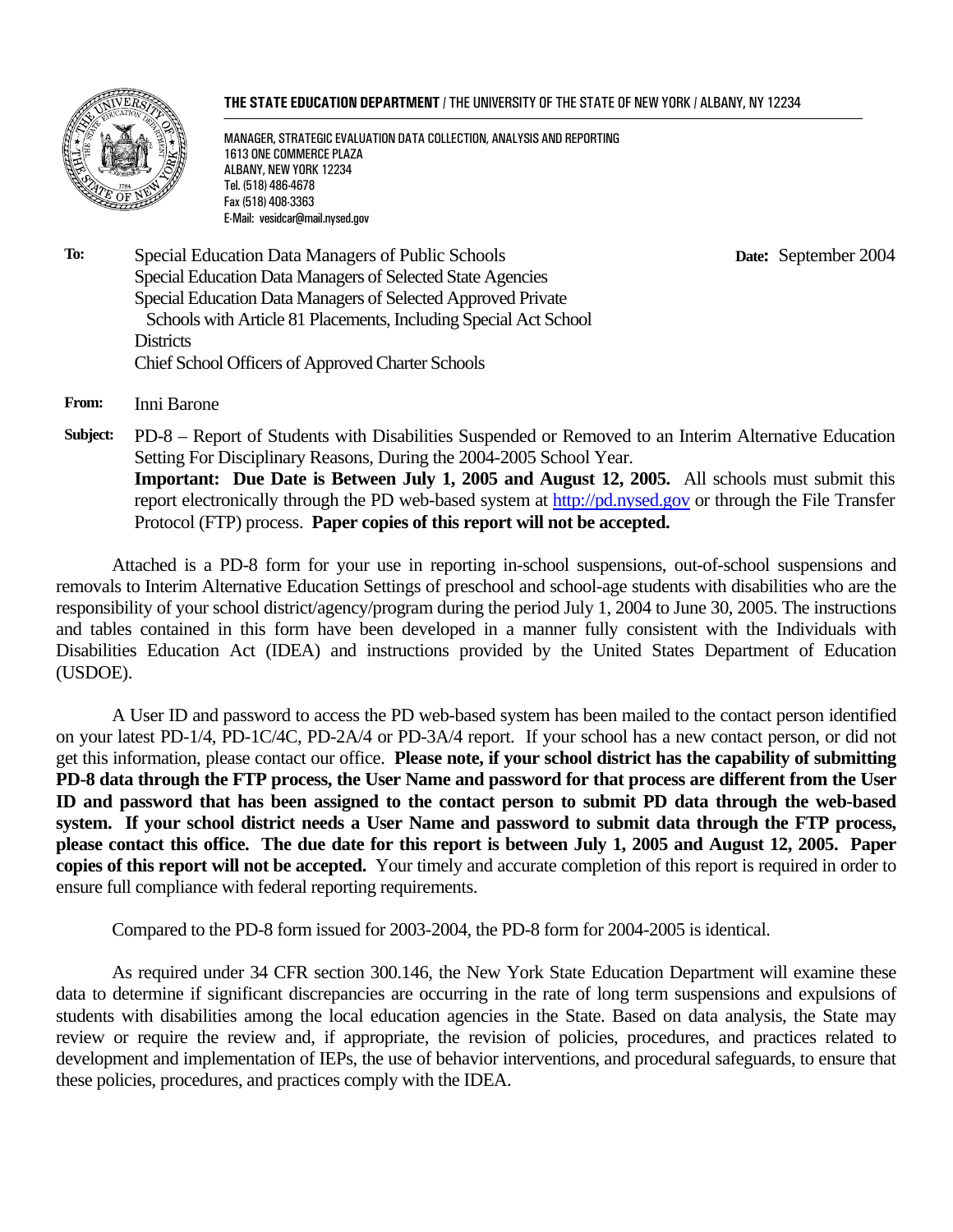During 2004-2005, Strategic Evaluation Data Collection, Analysis and Reporting (SEDCAR) personnel may be available to conduct a limited number of regional training programs regarding the various special education forms (i.e., the PD forms). If you feel that such training would be useful to the data managers in your area, please contact your local Special Education Training and Resource Center (SETRC). The data collected through the PD forms are used in one or more of the following reports and activities:

- Annual Performance Report for Special Education
- Pocketbook of Goals and Results for Individuals with Disabilities
- Chapter 655 Report to the Governor and the Legislature on the Status of the State's Schools
- Special Education Quality Assurance Reviews
- School Report Cards
- BOCES Report Cards
- Charter School Report Cards
- Calculations to identify instances of possible race/ethnicity disproportionality
- Other reports required by state or federal statute
- Summary reports for public information to be placed on the Department's website
- Evaluation of programs and policies

If you have any questions or are in need of assistance in completing this report, please contact SEDCAR by using the contact information provided in the letterhead. Thank you.

## Attachment

cc: Rebecca H. Cort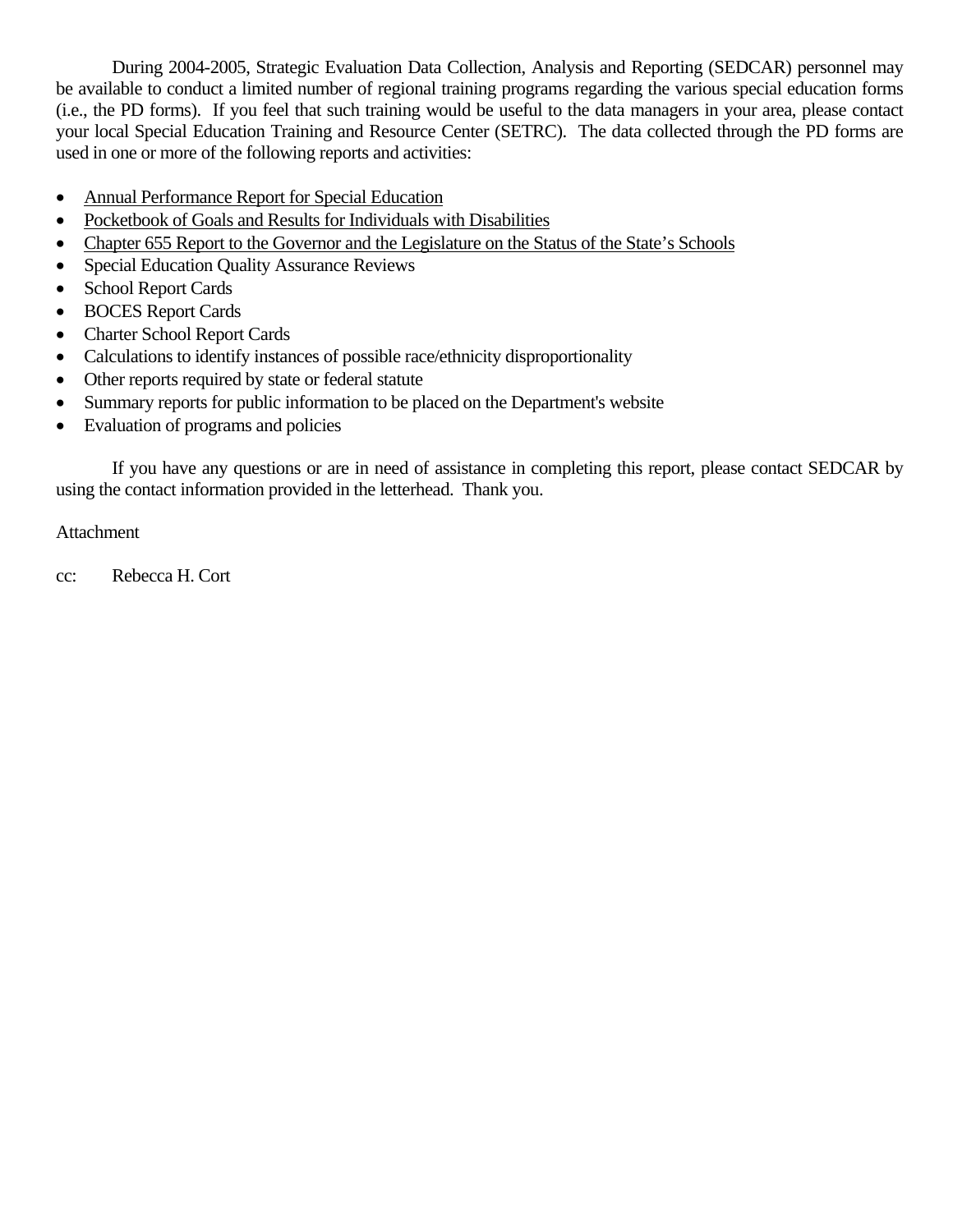## The University of the State of New York THE STATE EDUCATION DEPARTMENT Office of Vocational and Educational Services for Individuals with Disabilities (VESID) Strategic Evaluation Data Collection, Analysis and Reporting One Commerce Plaza - Room 1613 Albany, NY 12234-0001

# *PD-8 — Report of Students with Disabilities Suspended or Removed to an Interim Alternative Education Setting for Disciplinary Reasons*

#### **July 1, 2004 to June 30, 2005**

*Instructions:* 1. All Public School Districts, Special Act School Districts, Charter Schools, State agencies, and In-State approved private schools for students with disabilities that provide educational services pursuant to Article 81 of the Education Law must complete this report.

- 2. This report must be submitted through our web-based PD data system at http://pd.nysed.gov between July 1, 2005 and August 12, 2005. Paper copies of this report will not be accepted.
- 3. Retain one copy (and supporting documentation) in your district/school/agency for reference and audit purposes. The required retention period ends June 30, 2011.
- 4. If you have questions about this report, please call (518) 486-4678, or e-mail your questions to vesidcar@mail.nysed.gov

Check here if no students with disabilities received in-school suspension or out-of-school suspensions for disciplinary reasons, or were removed to an Interim Alternative Education Setting during the 2004-2005 school year. If this box is checked, and you have submitted this information through our website at http://pd.nysed.gov your report is complete.

| District/School/Agency Information                                     |              |      |  |  |  |  |
|------------------------------------------------------------------------|--------------|------|--|--|--|--|
| (Enter 12-digit SED Code Below)                                        |              |      |  |  |  |  |
|                                                                        |              |      |  |  |  |  |
| DISTRICT/SCHOOL/AGENCY NAME                                            |              |      |  |  |  |  |
| ADDRESS (include building name, room number, or mail stop information) |              |      |  |  |  |  |
|                                                                        |              |      |  |  |  |  |
| <b>CITY</b>                                                            | <b>STATE</b> | ZIP. |  |  |  |  |

| <b>Contact Person Information *</b> |            |  |  |  |
|-------------------------------------|------------|--|--|--|
| <b>NAME</b>                         |            |  |  |  |
| <b>TITLE</b>                        |            |  |  |  |
| TELEPHONE (include Area Code)       | <b>FAX</b> |  |  |  |
| <b>E-MAIL ADDRESS</b>               |            |  |  |  |

\*All correspondence from the address at the top of this page will be directed to the contact person reported in the PD web-based system at http://pd.nysed.gov. You may update the contact person at any time through the PD web-based system located at http://pd.nysed.gov.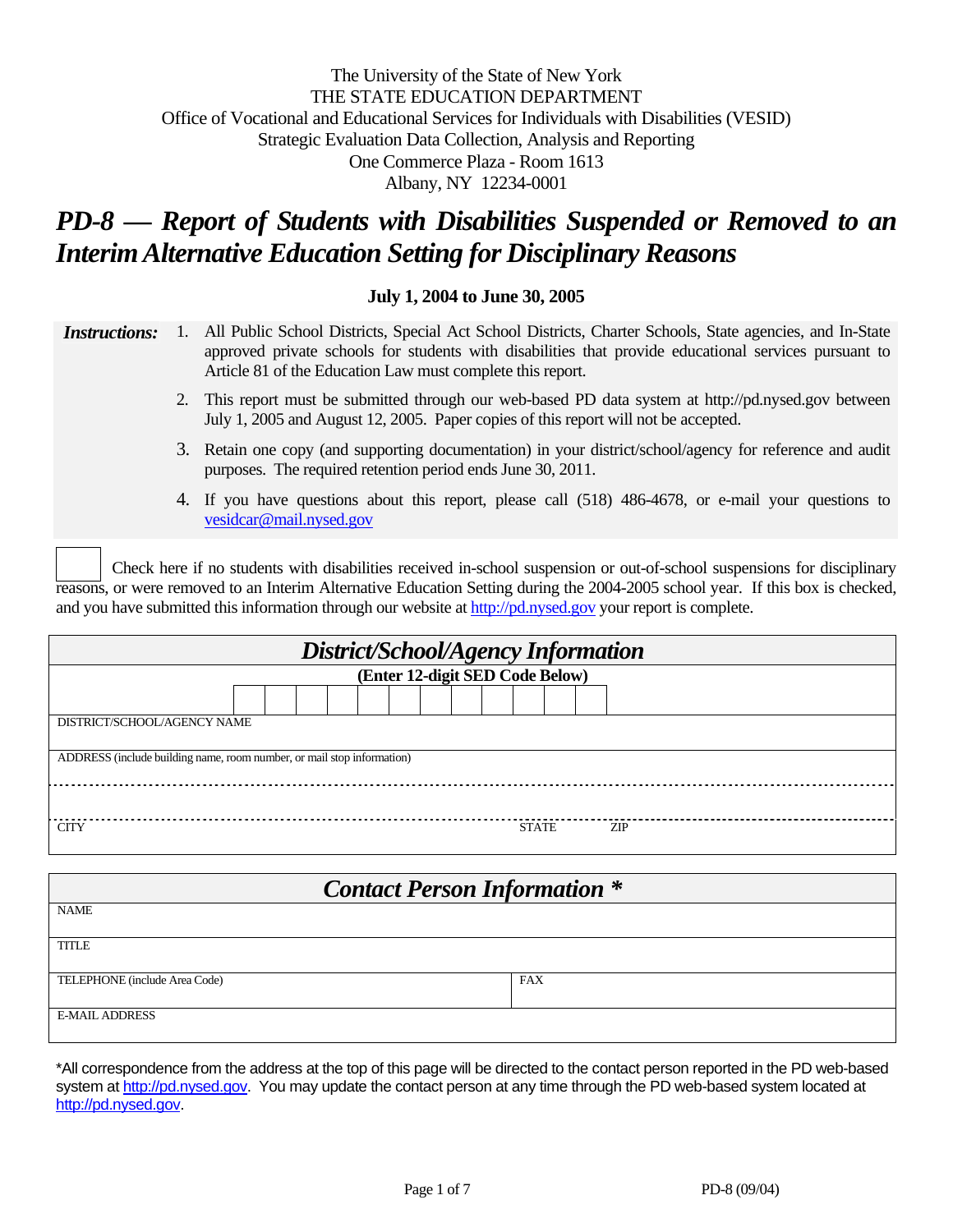#### **General Instructions for Completing the PD-8 Report**

- 1. Report information for all students with disabilities (ages 3-21) who are the primary responsibility of your CPSE or CSE (or were enrolled in your Charter School), and who received in-school suspensions (Table 1); or were suspended on an out-of-school basis for up to ten days in the school year (Table 2); or were suspended on an outof-school basis for more than ten days in the school year, or were removed to an Interim Alternative Education Setting (Tables 3 and 4). Special Act School Districts and other approved private schools that provide educational services for students with disabilities pursuant to Article 81 should complete the PD-8 report only for students with disabilities provided special education services pursuant to Article 81. Charter Schools should complete the PD-8 report for all enrolled students with disabilities.
- 2. Data should be reported for the period July 1, 2004 to June 30, 2005. Students whose suspension begins within the reporting period but extends beyond the reporting period must be included in this report. Also a student who commits an offense during this reporting period and is assigned a suspension but receives the suspension during the following reporting period must be included in this report.
- 3. Please consult the Department's publication *Discipline Procedures for Students with Disabilities* available at http://www.vesid.nysed.gov/specialed/publications/policy/discipcover.htm . This publication contains the federal and State laws, policies and procedures for disciplining students with disabilities.
- 4. If you have any questions or are in need of assistance in completing this report, please contact the Strategic Evaluation Data Collection, Analysis and Reporting unit by telephoning (518) 486-4678, or e-mailing your questions to vesidcar@mail.nysed.gov

# **Definition for Table 1**

*In-School Suspension (ISS) (Table 1)* – A temporary revision of a student's school setting in which the student remains in the school he or she regularly attends but receives instruction in another room for disciplinary reasons. This term does not include behavioral intervention such as "time out" nor disciplinary detentions that are administered before or after the student's school day.

All suspensions that are administered in different school buildings, other buildings or at home are to be reported as "out-of-school" suspensions.

# **Instructions for Table 1 and Table 2**

- In Tables 1 and 2, report the number of preschool (Line 14) and school-age (Lines 1-13) students with disabilities who received ISS for disciplinary reasons (Table 1) or who were suspended out-of-school for up to 10 days (Table 2), between July 1, 2004 and June 30, 2005.
- A student may be reported in both Table 1 and in Table 2; if the same student received ISS and out-of-school suspension (for ten days or less) during the time frame addressed in this report.
- Data are to be reported in whole day increments. For data purposes only, a student who received ISS or was suspended out-of-school for a portion of the school day should be reported if such removals amounted to 50 percent or more of the school day.
- Each student with a disability who received ISS or was suspended out-of-school for up to 10 days should be reported in the appropriate table according to the cumulative number of days of such removals. For example, a student removed three times (once, ISS for one and one-fourth day; and twice out-of-school suspension for 3 days each) should be reported in the 1 Day column in Table 1 and in the 6-10 Days column in Table 2.
- ISS and out-of-school suspension data for all preschool students with disabilities, who are provided special education programs and services pursuant to Sections 4410 and 4201 of the Education Law, should be reported in line 14 of the appropriate table.
- In cases where a student's disability category has been changed during the course of the school year, data should be reported based on the most recent classification category.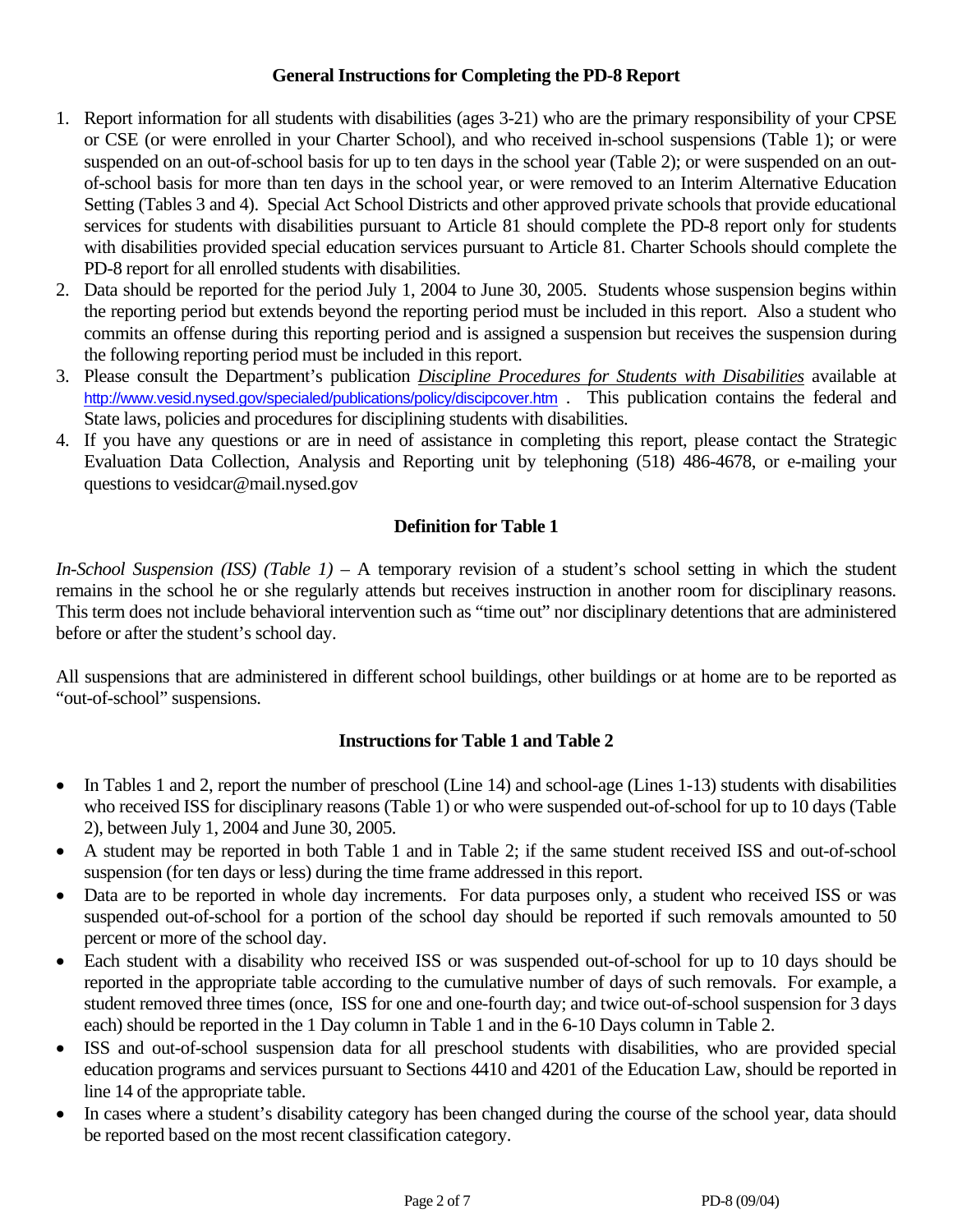## **Definitions for Table 3 and Table 4**

*Unilateral Removal (Table 3, column 1; Table 4, column 1)* – Instances in which school personnel (not the CPSE or CSE) order the removal of students with disabilities from their current educational placement to an appropriate interim alternative educational setting for the same amount of time that students without disabilities would be subject to discipline, but for not more than 45 calendar days, if the students carry a weapon to school or to a school function, knowingly possess or use illegal drugs while at school or a school function, or sell or solicit the sale of a controlled substance while at school or a school function.

*Removal by an Impartial Hearing Officer (Table 3, column 2; Table 4, column 2)* – Those instances in which an impartial hearing officer orders the removal of students with disabilities from their current educational placement to an appropriate interim alternative educational setting for not more than 45 calendar days based on the impartial hearing officer's determination that the public agency has demonstrated by substantial evidence that maintaining the current placement is substantially likely to result in injury to the student and/or to others.

*Dangerous weapon (Table 3, column 1C; Table 4, column 1C)* – A weapon, device, instrument, material, or substance, animate or inanimate, that is used for, or is readily capable of causing death or serious bodily injury, except that such a term does not include a pocket knife with a blade of less than 2 ½ inches in length (18 U.S.C. §930).

*Drug offenses (Table 3, column 1B; Table 4, column 1B)* – The use, possession, sale, or solicitation of drugs as identified in 21 U.S.C. §812; these offenses do not include use, possession, sale, or solicitation of alcohol or tobacco.

# **Instructions for Table 3 and Table 4**

- Report data in Table 3 (by disability category) and in Table 4 (by race/ethnicity category) for all preschool and school-age students with disabilities removed to an interim alternative education setting or suspended or expelled, out-of-school, for more than 10 school days. (Do not report in Tables 3 and 4 students with disabilities who received in-school-suspensions, regardless of the cumulative length of time of the in-school suspensions.) Such data are to be reported for the period July 1, 2004 to June 30, 2005.
- In Tables 3 and 4, the number reported in each Line of Column 1A should be less than or equal to the sum of each Line of Columns 1B and 1C. The number reported in each Line of Column 3A should be less than or equal to the sum of each Line of Columns 3B and 3C. The number reported in each Column in Line 15 of Table 3 should equal the number reported in the corresponding Column in Line 6 of Table 4.

#### Specific Instructions for Table 3

- In Table 3, data are reported by disability category.
- In Column 1A, provide an *unduplicated* count of students ages 3-21 who were unilaterally removed for drug or weapons offenses (as defined above) by school personnel (not by the CPSE or CSE) from their current educational placement to an interim alternative educational setting (determined by the CPSE or CSE).
- In Column 1B, report the total **number of times** students ages 3-21 were unilaterally removed for drug offenses, as defined above.
- In Column 1C, report the total **number of times** students ages 3-21 were unilaterally removed for weapons offenses, as defined above. A student may be counted more than once in Columns 1B and 1C.
- In Column 2, report the total number of students, ages 3-21, who were removed to an interim alternative educational setting based on an impartial hearing officer determination of likely injury. Provide an unduplicated count of students removed by a hearing officer.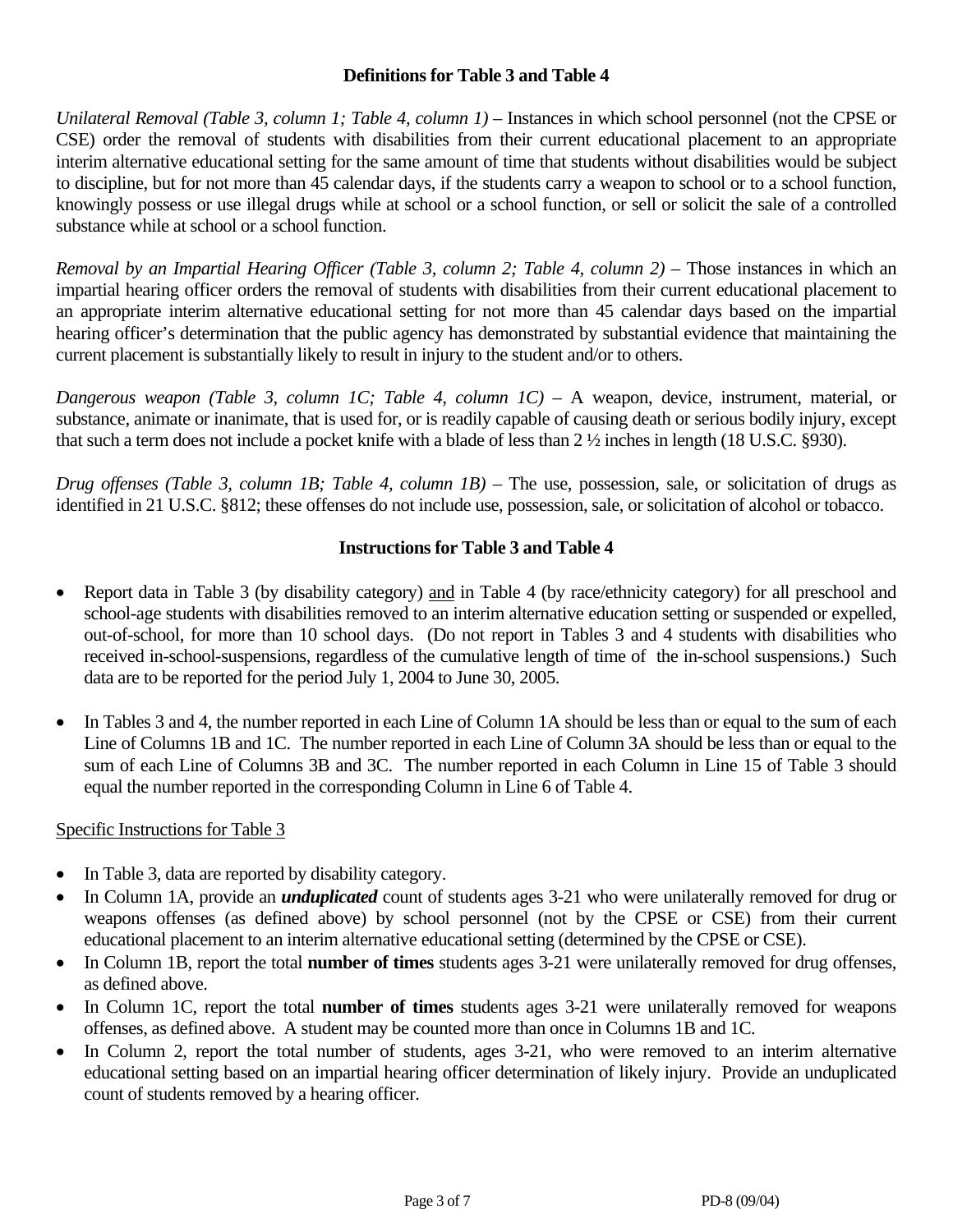- In Column 3A, provide an *unduplicated* count of students ages 3-21 who were suspended or expelled for more than 10 days during the school year for any offense or combination of offenses. Include only out-of-school suspensions.
- In Column 3B, report the **number of times** students ages 3-21 were subject to a single suspension/expulsion of more than 10 days in a school year. A student may be counted more than once in Column 3B. In Column 3C, report the number of students ages 3-21 who were subject to multiple short-term suspensions summing to more than 10 days. A student may be counted only once in Column 3C. Include only out-of-school suspensions.
- The student counts for Columns 1A and 3A are unduplicated within each of these columns. Each student counted in Columns 1B and/or 1C should be counted once, and only once, in Column 1A. Similarly, each student counted in Columns 3B and/or 3C should be counted once, and only once, in Column 3A.
- A student initially suspended on a short-term basis out-of-school pending a suspension hearing and subsequent to the suspension hearing is suspended for additional days should be reported as a single suspension, based on the total days suspended.
- A student initially suspended on a short-term basis in-school pending a suspension hearing and subsequent to the hearing is suspended on an out-of-school basis should be reported in Table 1. The same student should also be reported in Table 2 or in Tables 3 and 4.

## Specific Instructions for Table 4

The columns found in Table 3 are repeated in Table 4, and all students reported in Table 3 must also be reported in Table 4. Every Column Total in Table 3 must equal the corresponding Column Total in Table 4. In Table 4, data are reported by race/ethnicity categories.

Students with disabilities' race/ethnicity must be reported consistently on all PD forms and other Department data collection instruments. Each student must be reported in only one of the race/ethnicity categories described below. We recommend the parents be provided an opportunity to designate their children as belonging to the one category. If they are unable to choose among the categories, school district personnel must use their best judgement and report the student in the category based on the group to which the student appears to belong, identifies with, or is regarded in the community as belonging.

The race/ethnicity categories are defined as follows:

| American Indian or<br>Alaskan Native   | A person having origins in any of the original peoples of North and South America (including<br>Central America), and who maintains tribal affiliation or community attachment.                                                                                                                                                          |  |  |  |  |
|----------------------------------------|------------------------------------------------------------------------------------------------------------------------------------------------------------------------------------------------------------------------------------------------------------------------------------------------------------------------------------------|--|--|--|--|
| Asian or Pacific<br>Islander           | A person having origins in any of the original peoples of the Far East, Southeast Asia, the<br>Indian subcontinent, or the Pacific Islands, including, for example, Cambodia, China, India,<br>Japan, Korea, Malaysia, Pakistan, the Philippine Islands, Thailand, and Vietnam. The Pacific<br>Islands includes Hawaii, Guam, and Samoa. |  |  |  |  |
| Black or<br>American<br>(Not Hispanic) | African A person having origins in any of the Black racial groups of Africa.                                                                                                                                                                                                                                                             |  |  |  |  |
| Hispanic or Latino                     | A person of Cuban, Mexican, Puerto Rican, South or Central American, or other Spanish<br>culture or origin, regardless of race.                                                                                                                                                                                                          |  |  |  |  |
| White<br>(Not Hispanic)                | A person having origins in any of the original peoples of Europe, the Middle East, or North<br>Africa.                                                                                                                                                                                                                                   |  |  |  |  |
| Total                                  | The unduplicated total across the race/ethnicity designations.                                                                                                                                                                                                                                                                           |  |  |  |  |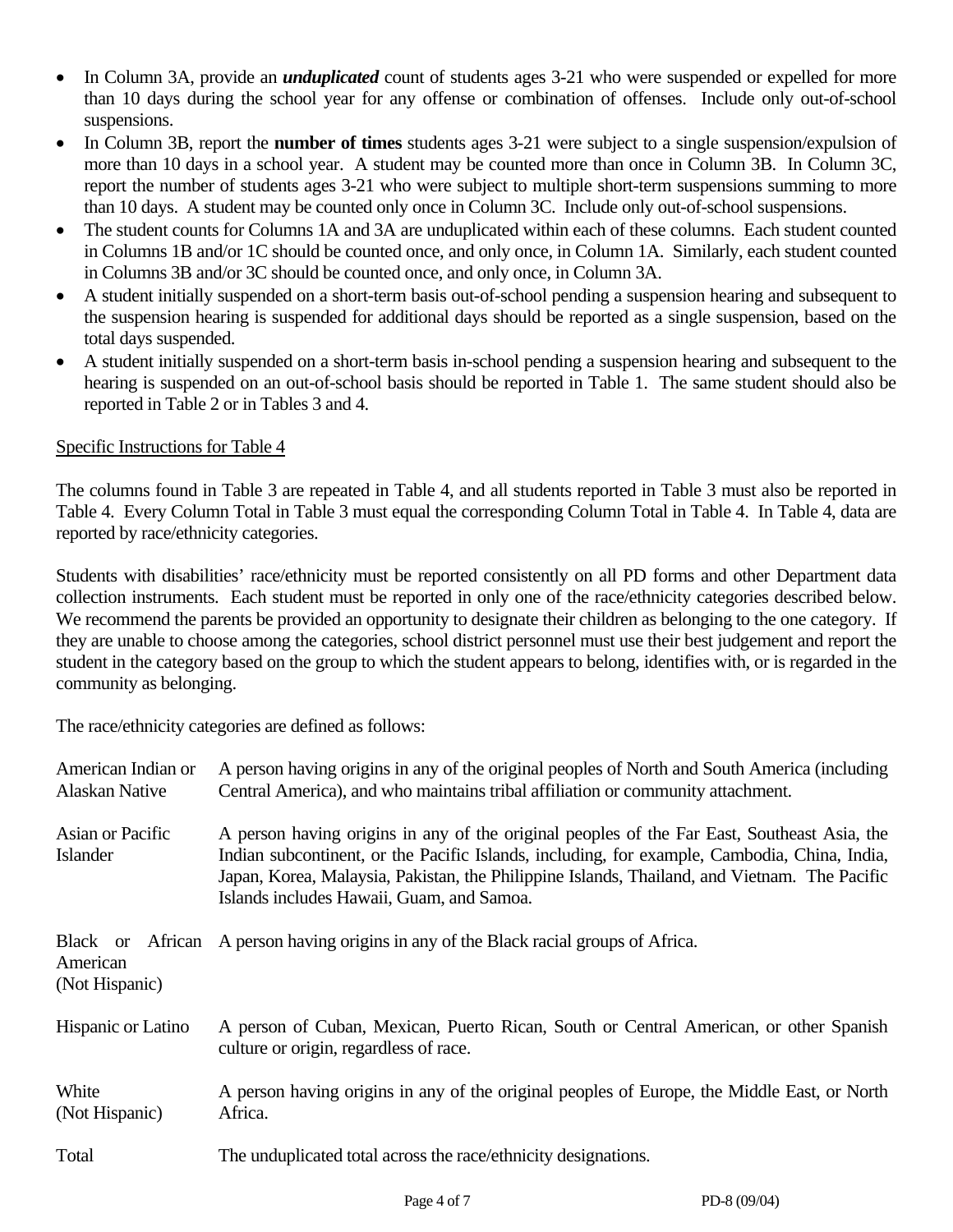#### **TABLE 1 – REPORT OF PRESCHOOL AND SCHOOL-AGE STUDENTS WITH DISABILITIES WHO RECEIVED "IN-SCHOOL SUSPENSIONS" FOR DISCIPLINARY REASONS - SCHOOL YEAR 2004-2005 (July 1, 2004 to June 30, 2005)**

 $\overline{\phantom{a}}$  , and the contribution of the contribution of the contribution of the contribution of the contribution of the contribution of the contribution of the contribution of the contribution of the contribution of the

| Line           |                                              | Number of Students who Received In-School- |          |                       |         |           |
|----------------|----------------------------------------------|--------------------------------------------|----------|-----------------------|---------|-----------|
| No.            | <b>Disability Category</b>                   | Suspensions for:                           |          | <b>Total Students</b> |         |           |
|                |                                              |                                            |          | $6 - 10$              | Over 10 | Suspended |
|                |                                              | 1 Day                                      | 2-5 Days | Days                  | Days    |           |
| $\mathbf{1}$   | Autism                                       |                                            |          |                       |         |           |
| $\mathbf{2}$   | <b>Emotional Disturbance</b>                 |                                            |          |                       |         |           |
| 3              | Learning Disability                          |                                            |          |                       |         |           |
| $\overline{4}$ | <b>Mental Retardation</b>                    |                                            |          |                       |         |           |
| 5              | Deafness                                     |                                            |          |                       |         |           |
| 6              | Hearing Impairment                           |                                            |          |                       |         |           |
| 7              | Speech or Language Impairment                |                                            |          |                       |         |           |
| 8              | <b>Visual Impairment Including Blindness</b> |                                            |          |                       |         |           |
| 9              | Orthopedic Impairment                        |                                            |          |                       |         |           |
| 10             | Other Health Impairment                      |                                            |          |                       |         |           |
| 11             | <b>Multiple Disabilities</b>                 |                                            |          |                       |         |           |
| 12             | Deaf-Blindness                               |                                            |          |                       |         |           |
| 13             | <b>Traumatic Brain Injury</b>                |                                            |          |                       |         |           |
| 14             | Preschool Student with a Disability          |                                            |          |                       |         |           |
| 15             | Total                                        |                                            |          |                       |         |           |

## **TABLE 2 – REPORT OF PRESCHOOL AND SCHOOL-AGE STUDENTS WITH DISABILITIES SUSPENDED "OUT-OF-SCHOOL" FOR DISCIPLINARY REASONS FOR UP TO TEN DAYS - SCHOOL YEAR 2004-2005 (July 1, 2004 to June 30, 2005)**

| Line           |                                              | Number of Students Suspended Out-of- |                       |             |           |
|----------------|----------------------------------------------|--------------------------------------|-----------------------|-------------|-----------|
| No.            | <b>Disability Category</b>                   | School for:                          | <b>Total Students</b> |             |           |
|                |                                              | 1 Day                                | 2-5 Days              | $6-10$ Days | Suspended |
|                | Autism                                       |                                      |                       |             |           |
| $\overline{2}$ | <b>Emotional Disturbance</b>                 |                                      |                       |             |           |
| 3              | <b>Learning Disability</b>                   |                                      |                       |             |           |
| $\overline{4}$ | <b>Mental Retardation</b>                    |                                      |                       |             |           |
| 5              | Deafness                                     |                                      |                       |             |           |
| 6              | Hearing Impairment                           |                                      |                       |             |           |
|                | Speech or Language Impairment                |                                      |                       |             |           |
| 8              | <b>Visual Impairment Including Blindness</b> |                                      |                       |             |           |
| 9              | Orthopedic Impairment                        |                                      |                       |             |           |
| 10             | Other Health Impairment                      |                                      |                       |             |           |
| 11             | <b>Multiple Disabilities</b>                 |                                      |                       |             |           |
| 12             | Deaf-Blindness                               |                                      |                       |             |           |
| 13             | <b>Traumatic Brain Injury</b>                |                                      |                       |             |           |
| 14             | Preschool Student with a Disability          |                                      |                       |             |           |
| 15             | Total                                        |                                      |                       |             |           |

Note: Students with disabilities suspended out-of-school for more than 10 days must be reported in Tables 3 and 4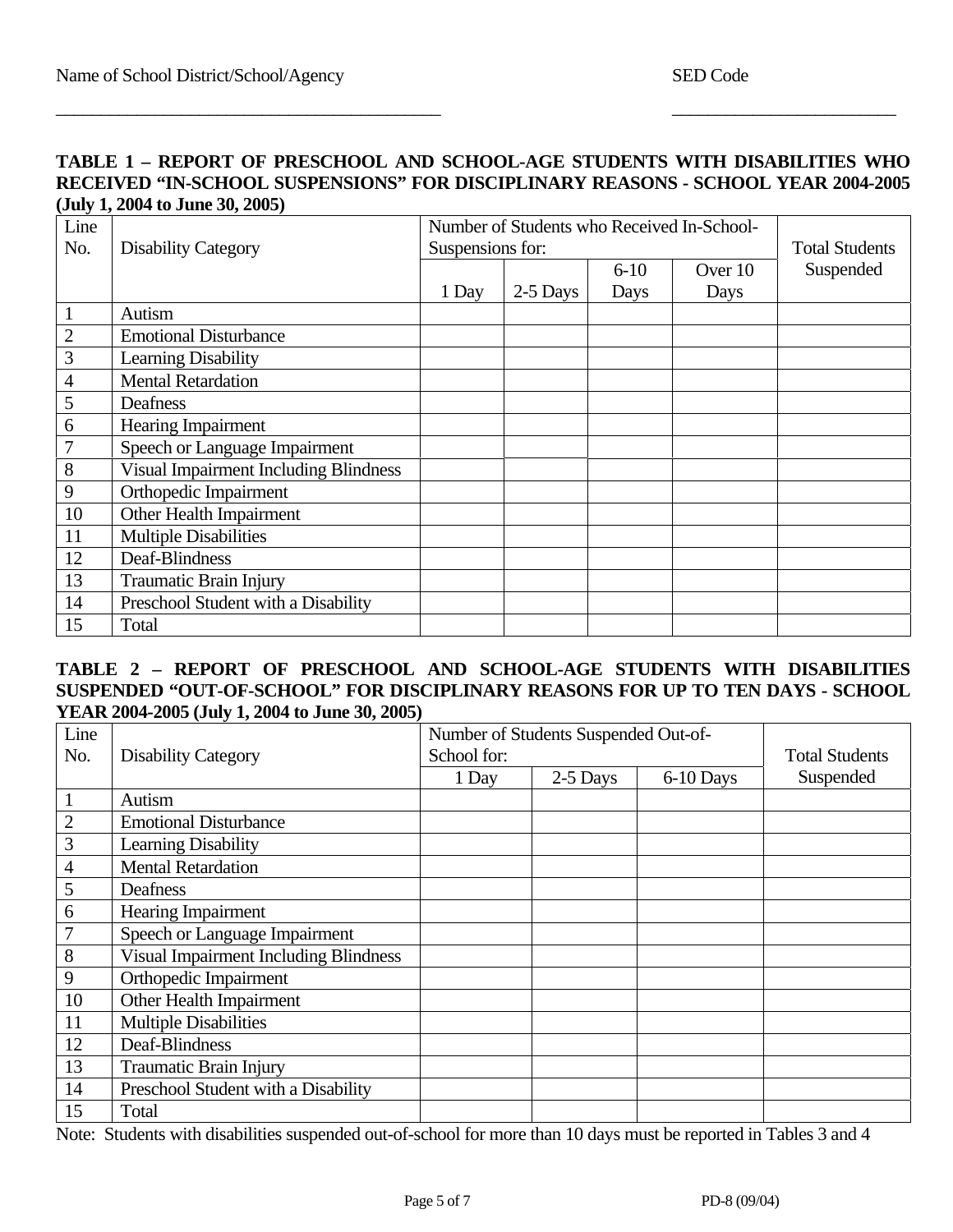#### **TABLE 3 – REPORT OF STUDENTS WITH DISABILITIES, AGES 3-21, UNILATERALLY REMOVED TO AN INTERIM ALTERNATIVE EDUCATION SETTING, OR SUSPENDED OR EXPELLED, OUT-OF-SCHOOL, FOR MORE THAN 10 DAYS, DURING 2004-2005 SCHOOL YEAR, BY DISABILITY**

#### **Please review definitions and instructions beginning on page 3 before completing this Table.**

| Students with Disabilities Ages 3-21     | 1. Unilateral Removals to an Interim Alternative Educational Setting<br>by School Personnel*    |                                                                |                                                                        | 2. Removals to an<br><b>Interim Alternative</b><br><b>Educational Setting</b><br>Based on an<br>Impartial Hearing<br>Officer<br>Determination<br>Regarding Likely<br>Injury | 3. Suspensions or Expulsions > 10 Days                                                       |                                                                                      |                                                                                                                       |
|------------------------------------------|-------------------------------------------------------------------------------------------------|----------------------------------------------------------------|------------------------------------------------------------------------|-----------------------------------------------------------------------------------------------------------------------------------------------------------------------------|----------------------------------------------------------------------------------------------|--------------------------------------------------------------------------------------|-----------------------------------------------------------------------------------------------------------------------|
| <b>Disability</b>                        | A. Unduplicated<br><b>Count of Students</b><br>Reported in<br>Columns 1B and<br>1C <sup>1</sup> | <b>B. Number Unilateral</b><br>Removals for Drugs <sup>2</sup> | C. Number of<br><b>Unilateral Removals</b><br>for Weapons <sup>2</sup> | Unduplicated<br><b>Count of Students</b>                                                                                                                                    | A. Unduplicated<br><b>Count of Students</b><br>Reported in<br>Columns 3B and 3C <sup>3</sup> | <b>B.</b> Number of Single<br>Suspension/<br>Expulsion $s > 10$<br>Days <sup>4</sup> | C. Number of<br>Students with<br>Multiple<br>Suspensions/<br><b>Expulsions Summing</b><br>to $> 10$ Days <sup>4</sup> |
| 1. Autism                                |                                                                                                 |                                                                |                                                                        |                                                                                                                                                                             |                                                                                              |                                                                                      |                                                                                                                       |
| 2. Emotional Disturbance                 |                                                                                                 |                                                                |                                                                        |                                                                                                                                                                             |                                                                                              |                                                                                      |                                                                                                                       |
| 3. Learning Disability                   |                                                                                                 |                                                                |                                                                        |                                                                                                                                                                             |                                                                                              |                                                                                      |                                                                                                                       |
| 4. Mental Retardation                    |                                                                                                 |                                                                |                                                                        |                                                                                                                                                                             |                                                                                              |                                                                                      |                                                                                                                       |
| 5. Deafness                              |                                                                                                 |                                                                |                                                                        |                                                                                                                                                                             |                                                                                              |                                                                                      |                                                                                                                       |
| 6. Hearing Impairment                    |                                                                                                 |                                                                |                                                                        |                                                                                                                                                                             |                                                                                              |                                                                                      |                                                                                                                       |
| 7. Speech or Language Impairment         |                                                                                                 |                                                                |                                                                        |                                                                                                                                                                             |                                                                                              |                                                                                      |                                                                                                                       |
| 8. Visual Impairment Including Blindness |                                                                                                 |                                                                |                                                                        |                                                                                                                                                                             |                                                                                              |                                                                                      |                                                                                                                       |
| 9. Orthopedic Impairment                 |                                                                                                 |                                                                |                                                                        |                                                                                                                                                                             |                                                                                              |                                                                                      |                                                                                                                       |
| 10. Other health Impairment              |                                                                                                 |                                                                |                                                                        |                                                                                                                                                                             |                                                                                              |                                                                                      |                                                                                                                       |
| 11. Multiple Disabilities                |                                                                                                 |                                                                |                                                                        |                                                                                                                                                                             |                                                                                              |                                                                                      |                                                                                                                       |
| 12. Deaf-Blindness                       |                                                                                                 |                                                                |                                                                        |                                                                                                                                                                             |                                                                                              |                                                                                      |                                                                                                                       |
| 13. Traumatic Brain Injury               |                                                                                                 |                                                                |                                                                        |                                                                                                                                                                             |                                                                                              |                                                                                      |                                                                                                                       |
| 14. Preschool Student with a Disability  |                                                                                                 |                                                                |                                                                        |                                                                                                                                                                             |                                                                                              |                                                                                      |                                                                                                                       |
| 15. Total                                |                                                                                                 |                                                                |                                                                        |                                                                                                                                                                             |                                                                                              |                                                                                      |                                                                                                                       |

<sup>1</sup>The number of students reported on each Line of Column 1A should be less than or equal to the sum of corresponding Lines of Columns 1B and 1C.<br>
<sup>2</sup> Each student counted in Columns 1B and/or 1C should be counted once, an

\*Students reported in Column 1 should not also be reported in Column 3A for suspension related to the same offense.